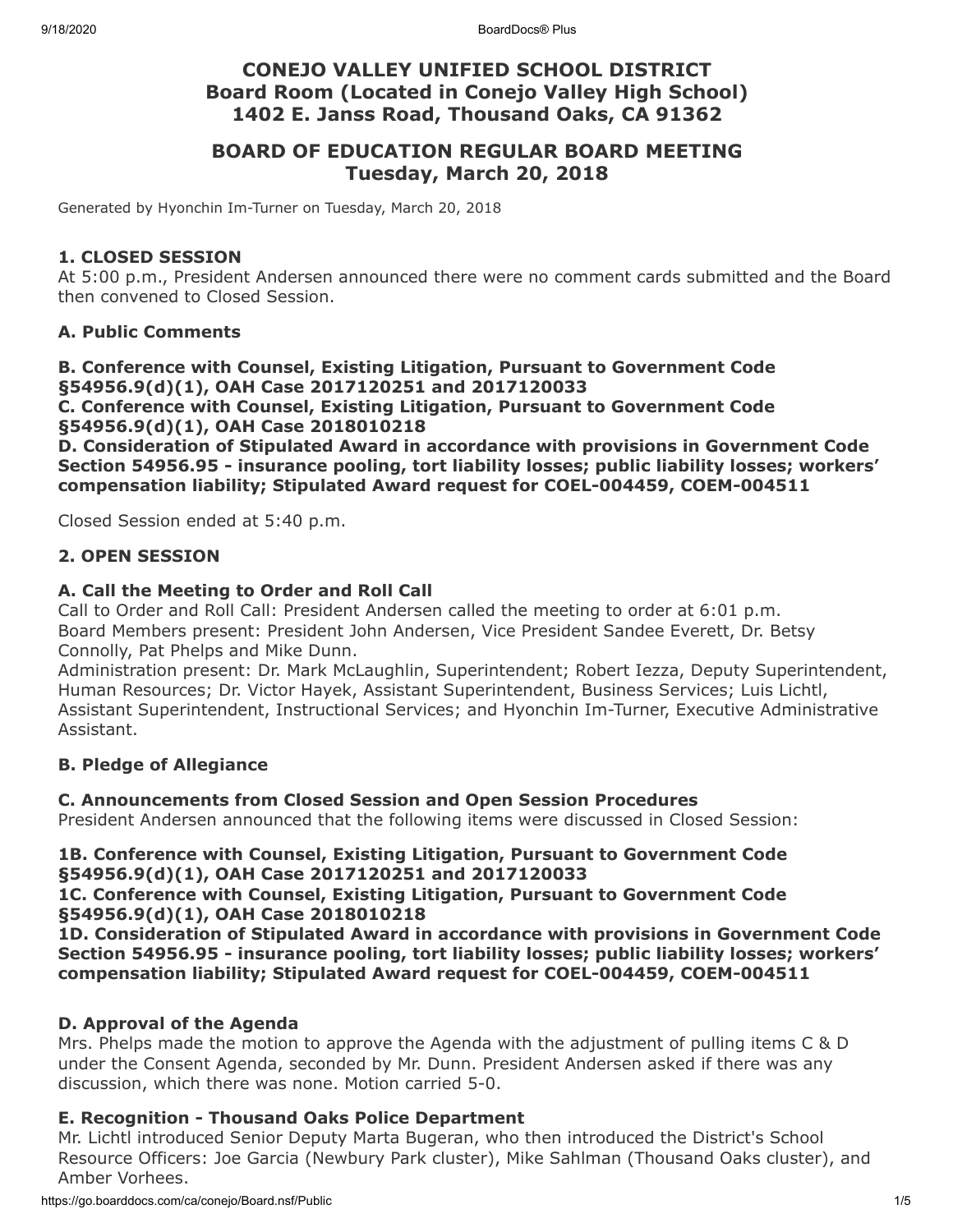## **F. LCAP Update by Instructional Services**

Dr. McLaughlin presented on an LCAP update including: an update on 2018-2019 LCAP goals, revisiting goals, the addition of a fourth goal, current organization, restructuring of Instructional Services - Phase I and cost, and additional Student Support Services positions - Phase II and cost. Board members and Dr. McLaughlin engaged in discussion regarding the presented update.

#### **G. Comments - Public**

President Andersen announced there were nine comment cards submitted:

- 1. Rory Smith spoke about her experience with the walkout at WHS.
- 2. Ritika Iyer spoke about her experience with the walkout at WHS.
- 3. Quinn Muscatel spoke about her experience with the walkout at WHS.
- 4. Rachael Brusseau yielded her time to Meri Miller.
- 5. Meri Miller spoke about her son's experience with the District's Special Education program.
- 6. Denise Benic yielded her time to Debbie Atlas.
- 7. Debbie Atlas spoke about her son's experience with the District's Special Education program.
- 8. Nelson Buss spoke about the economy and the District's deficit.

## **H. Comments - Board of Education**

Mrs. Everett welcomed the Boy Scouts, who were in attendance to work towards a merit badge. She also spoke about attending the recent DAC meeting, then went on to speak about the importance of schools counselors and being proactive for mental health wellness. Dr. Connolly shared that she attended the WHS PTA meeting and thanked them for the invitation to speak. She then went on to speak about attending the TedX Youth Conejo event and the Moorpark College Career Pathways Fair at TOHS. Dr. Connolly went on to explain how the fair was created and the programs showcased that result in certificates and associate degrees. She then raised concern in hearing about the prohibition of voter registration at the school sites. Dr. Connolly thanked the Thrive parents who spoke about their experiences with Special Education within the District and, lastly, spoke about Lynn Kelsie, Teacher of the Month from WHS, attending the recognition and thanked the Chamber of Commerce. Mr. Dunn congratulated a Walnut student recipient of a thousand dollar Carsons

scholarship,two TOHS students' perfect scores on AP exams, and a Junior at WHS for being a Youth Governor at the Youth Congress conference in Sacramento. President Andersen recognized the student emcee at Redwood's groundbreaking event. He then thanked the Thrive community and spoke about the changes in District structure.

# **I. Comments - Superintendent**

Dr. McLaughlin had no comments.

# **3. ACTION ITEMS – GENERAL – HUMAN RESOURCES**

No Items.

# **4. ACTION ITEMS – GENERAL – INSTRUCTIONAL SERVICES**

## **A. Approval of Replacements of Board Policy and Administrative Regulation 6145.2 - Athletic Competition**

Mr. Dunn made the motion to approve, seconded by Dr. Connolly. President Andersen asked if there was any discussion, which there was none. Motion carried 5-0.

## **B. Approval of Deletion of Board Policy and Administrative Regulation 6162.52 - High School Exit Exam**

 Mrs. Phelps made the motion to approve, seconded by Dr. Connolly. President Andersen asked if there was any discussion, which there was none. Motion carried 5-0.

# **C. Approval of Amendments to Board Policy 6170.1 - Transitional Kindergarten**

Mrs. Everett made the motion to approve, seconded by Dr. Connolly. President Andersen asked if there was any discussion, which there was none. Motion carried 5-0.

# **5. ACTION ITEMS – GENERAL – BUSINESS SERVICES**

# **A. Approval of Lease Extension with United Cerebral Palsy of Los Angeles**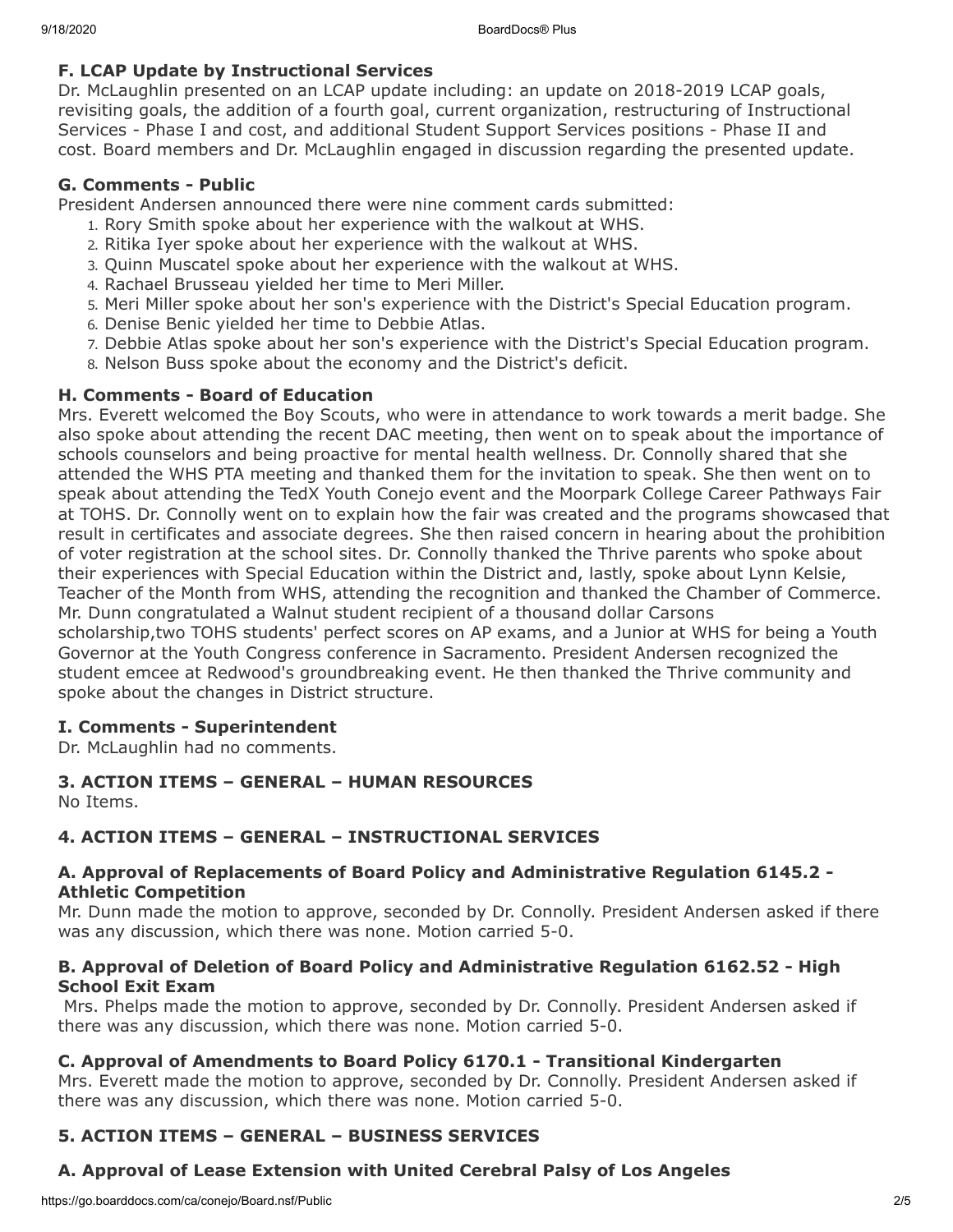Mr. Dunn made the motion to approve, seconded by Mrs. Everett. President Andersen asked if there was any discussion. Dr. Hayek briefly described the lease extension. Motion carried 5-0.

## **B. Approval of Replacement of Board Policy 3517 and Amendment of Administrative Regulation 3517 - Facilities Inspection**

Mrs. Phelps made the motion to approve, seconded by Mr. Dunn. President Andersen asked if there was any discussion. Dr. Connolly inquired about the notes to which Dr. McLaughlin and Mr. Iezza responded. Dr. Connolly then proposed that the notes be left in during discussion and once approved, remove it for the final update, unless in bold, which would indicate staff's recommendation to leave the note in. Mrs. Everett commented on the notes and when they may apply to a district to which Mr. Iezza responded. Mrs. Phelps commented on some notes being redundant and some being helpful. Dr. Connolly then suggested the Board making a point of approving the notes on future policy updates. Mrs. Everett commented on the strikeouts. Dr. Connolly commented about AR 3517's notes to which Dr. McLaughlin commented on the anticipated discussions of notes during Board meetings. Motion carried 5-0.

# **C. Approval of Amendment to Board Policy 3100 - Budget**

Mr. Dunn made the motion to approve, seconded by Dr. Connolly. President Andersen asked if there was any discussion. Mrs. Phelps commented on the notes and questioned its removal to which Dr. Hayek suggested adding the note as a part of the policy. Board members agreed to include it as suggested as a minor editing change. Motion carried 5-0.

# **D. Approval of Contract - National School Safety Center**

President Andersen announced there was one comment card submitted:

1. Lee Ann Holland spoke about school safety and asked the Board to include Special Education teachers in drills and protocols.

Mrs. Everett made the motion to approve, seconded by Dr. Connolly. President Andersen asked if there was any discussion, which there was none. Motion carried 5-0.

# **6. ACTION ITEMS – CONSENT**

# **A. Approval of Minutes**

- **B. Personnel Assignment Orders**
- **C. Stipulated Agreement Student #4-17/18 SA**
- **D. Stipulated Agreement Student #5-17/18 SA**
- **E. Overnight Trip Request LRE Sacramento Trip**
- **F. Overnight Trip Request LCR Jazz Band**
- **G. Approval of Contract Wilshire Blvd. Temple Camps**
- **H. Approval of Warrants February 2018**
- **I. Approval of Transfer of Funds For February 2018**

**J. Approval of Memorandum of Understanding between Conejo Schools Foundation and Conejo Valley Unified School District for the GetAhead Program**

**K. Approval of Memorandum of Understanding between Conejo Schools Foundation and Conejo Valley Unified School District for use of space**

**L. Disposal of Surplus and Obsolete Equipment**

# **M. Approval of Compromise and Release or Stipulated Award**

Mrs. Phelps made the motion to approve the Consent Agenda, seconded by Mr. Dunn. President Andersen asked if there was any discussion, which there was none. Motion carried 5-0.

# **7. INFORMATION/DISCUSSION ITEMS – GENERAL – HUMAN RESOURCES**

# **A. Approval of Amendments to Administrative Regulation 4144/4244/4344 - Complaints**

President Andersen asked if there was any discussion. Dr. Connolly commented on the number of ARs to which Dr. McLaughlin explained that they describe administration, certificated, and classified staff.

# **B. Approval of Replacement of Board Policy 4119.21 / 4219.21 / 4319.21 – Professional Standards**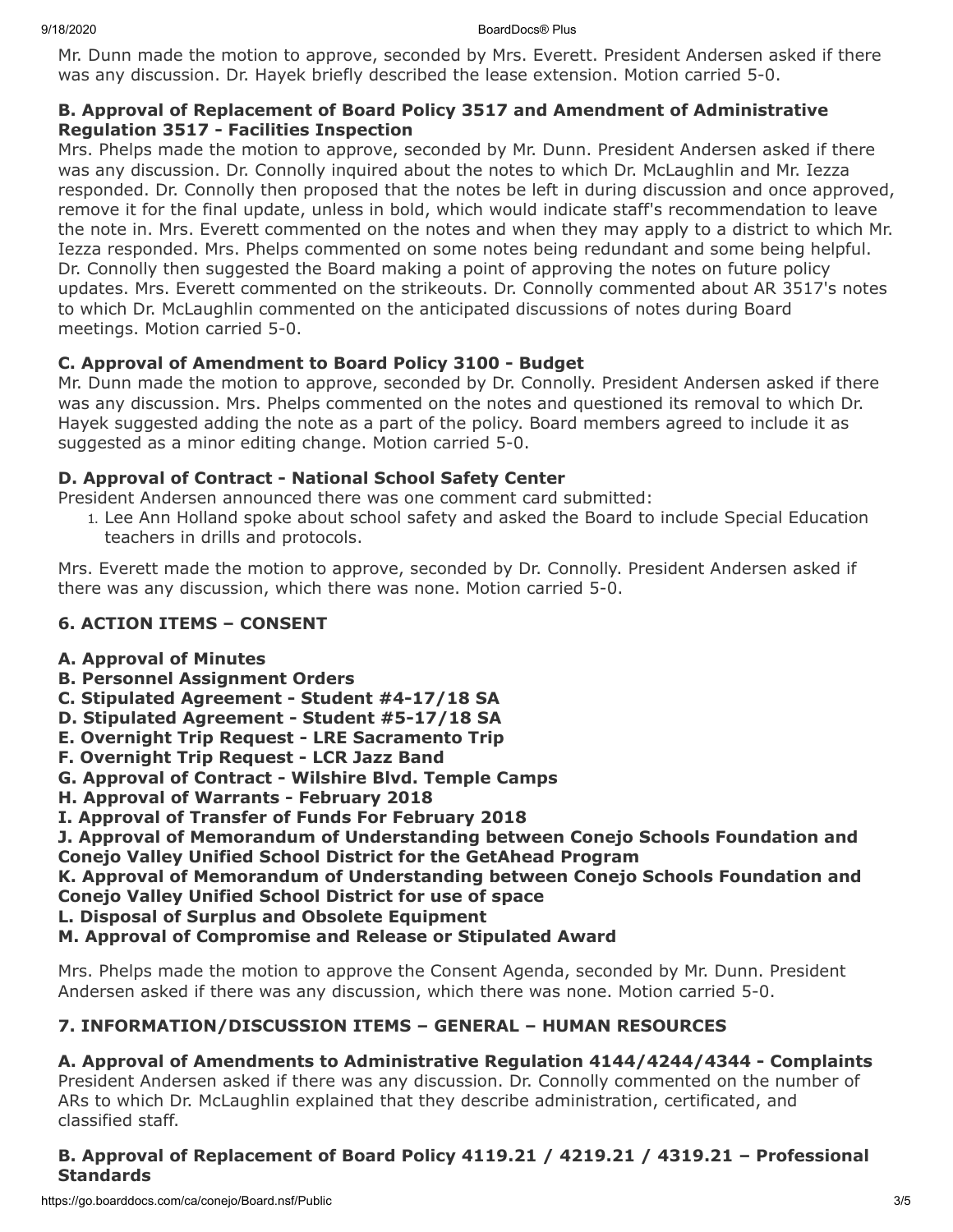9/18/2020 BoardDocs® Plus

President Andersen asked if there was any discussion. Mr. Iezza mentioned annual notifications sent to parents and now requires the District Employee Code of Conduct. Mrs. Everett inquired further about the Code of Conduct to which Mr. Iezza responded. She then went on to comment about the notes being removed to which Mr. Iezza explained. Dr. McLaughlin mentioned explained inappropriate conduct, basic definition in this policy. President Andersen spoke about District-designated committees and aligning expectations of staff with expectations of the Board. Dr. Connolly suggested approving as is and bringing it back when connecting to other items.

# **8. INFORMATION/DISCUSSION ITEMS – GENERAL – INSTRUCTIONAL SERVICES**

## **A. Approval of Amendments to Board Policy and Administrative Regulation 5141.52 - Suicide Prevention**

President Andersen asked if there was any discussion. Dr. Connolly commented on her concern with the word, "postvention," which she located through a search online. She went on to read its definition and suggested replacing the word with other additional language. Mrs. Everett inquired if the District currently provides staff training to which Dr. McLaughlin suggested Dr. Santos approach the podium to answer. Dr. Santos confirmed there is training, what other methods are in place and provided an explanation of the risk assessment process.

# **B. Approval of Amendments to Board Policy 5144 - Discipline**

President Andersen asked if there was any discussion. Dr. Connolly commented on the notes and updates in this policy to which Mr. Lichtl and Mr. Iezza responded. Mrs. Everett commented on a piece of the policy on rationale which included studies. Dr. Connolly suggested incorporating the note's language into the policy. President Andersen commented on staff's commitment to the approach of incorporating language into the policy.

# **9. INFORMATION/DISCUSSION ITEMS – GENERAL – BUSINESS SERVICES**

No Items.

# **10. INFORMATION/DISCUSSION ITEMS - GENERAL - BOARD OF EDUCATION**

# **A. Second Read - Review of Board Bylaw 9005 - Governance Standards**

President Andersen asked if there was any discussion, which there was none.

# **B. Second Read - Review of Board Bylaw 9110 - Terms of Office**

President Andersen asked if there was any discussion, which there was none.

# **C. Second Read - Approval of Amendments to Board Bylaw 9121 - President**

President Andersen asked if there was any discussion. Mrs. Everett requested clarification on the strikeouts to which Dr. McLaughlin responded.

# **D. Second Read - Review of Board Bylaw 9122 - Secretary**

President Andersen asked if there was any discussion. Dr. Connolly commented on the absence of a bylaw for the Vice President. The Board went on to discuss the need to create a bylaw for the Vice President and that role's responsibilities.

# **E. First Read - Approval of Amendments to Board Bylaw 9123 - Clerk**

President Andersen asked if there was any discussion, which there was none.

# **F. First Read - Approval of Amendments to Board Bylaw 9124 - Attorney**

President Andersen asked if there was any discussion. Mr. Dunn inquired on the requirement to review legal firms and/or attorneys annually to which Dr. McLaughlin explained the current process. Mr. Dunn then spoke about new policy language and past practice regarding the requirement of obtaining authorization from majority of the Board before conferring with legal counsel to which Mrs. Everett clarified. Dr. Connolly verified new language and inquired about a policy on the use of attorneys by District staff to which Dr. McLaughlin suggested adding language.

# **G. First Read - Approval of Amendments to Board Bylaw 9130 - Board Committees**

President Andersen asked if there was any discussion. Dr. Connolly inquired about the Brown Act to which other Board members and Dr. McLaughlin provided the locations it is mentioned in the bylaw.